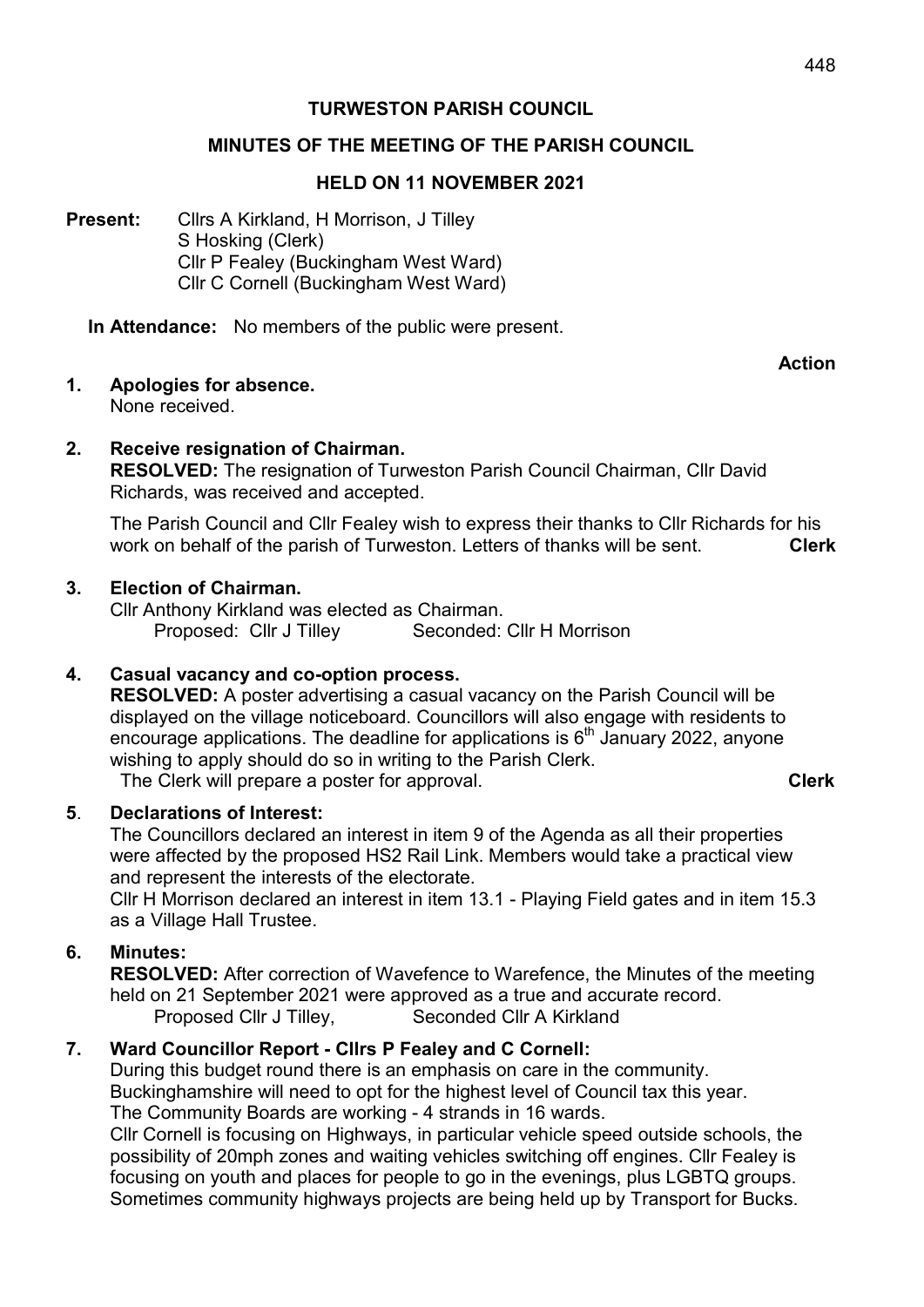Turweston Village Hall's bid for a grant to upgrade the building is currently being considered.

Cllr Fealey met with highways representatives to make sure Oatleys Lane is looked after as well as the A422. TfB Highways Inspector, Kit Gordon-Stuart, was at the meeting to also discuss upgrades to footpaths and proper repair of failing roads. Cllr Fealey requested that the Parish Council promotes the uptake of Covid and flu jabs and boosters.

Bucks Council is running a 'See Something, Say something, Do Something' campaign to help tackle adult abuse. A poster will be displayed on the village noticeboard. Bucks Council wants to recognise good work that was done in the community during Covid, so if there is anyone in the community that should be recognised let Bucks Council know.

 Parish Councillors asked if 20mph schemes would now be considered by Bucks Council, but ward Cllrs felt that Thames Valley Police wouldn't support it as it cannot be enforced.

 Traffic calming projects could be funded by the HS2 community fund or the HS2 Road Safety Fund via Transport for Bucks. For community safety e.g. VAS signs the Parish Council could approach Bucks Community Board.

 Cllr Fealey is also speaking with Chris James at EKFB about the A43/A422 roundabout and the planned 3,120 daily vehicle movements.

# 8. Matters Arising from Minutes:

EKFB have offered to hold an HS2 update meeting at Brackley offices, (discussed under item 12.1).

Playground surface has been weeded and sprayed by Cartwrights.

 Wicksteed play equipment maintenance works ordered - due to start end Nov-early Dec dependent on parts availability.

# 9. Queen's Platinum Jubilee tree planting.

Deferred to next meeting.

### 10. Parish Roads/Paths/Verges:

### 10.1 Traffic calming option suggestions.

The main concerns discussed at the previous Parish Council meeting were the increase in the volume of traffic and speed and dangerous parking on the blind corner near the pub. Possible traffic calming options suggested; chicane and double yellow lines on the bend.

 RESOLVED: That Cllr J Tilley will examine TfB traffic calming guidance, and bring 5 or 6 potential options to the January Parish Council meeting for discussion. The Parish Council can then develop a plan for consultation with residents. All in favour.

### 10.2 To report on the autumn litter pick, 16 October 2021

Five volunteers assisted with the litter pick. There was surprisingly little litter this year, even up Oatleys Lane. The Parish Council didn't arrange a litter collection from Bucks this time, instead the small amount of waste was disposed of in volunteers' domestic bins.

### 10.3 Cartwright's quotation for 2022 grass cutting.

£82.40 + £10.60 per cut + VAT. A £2.70 increase per cut on last year to cover increases in fuel costs. The quote was discussed further under item 15.3.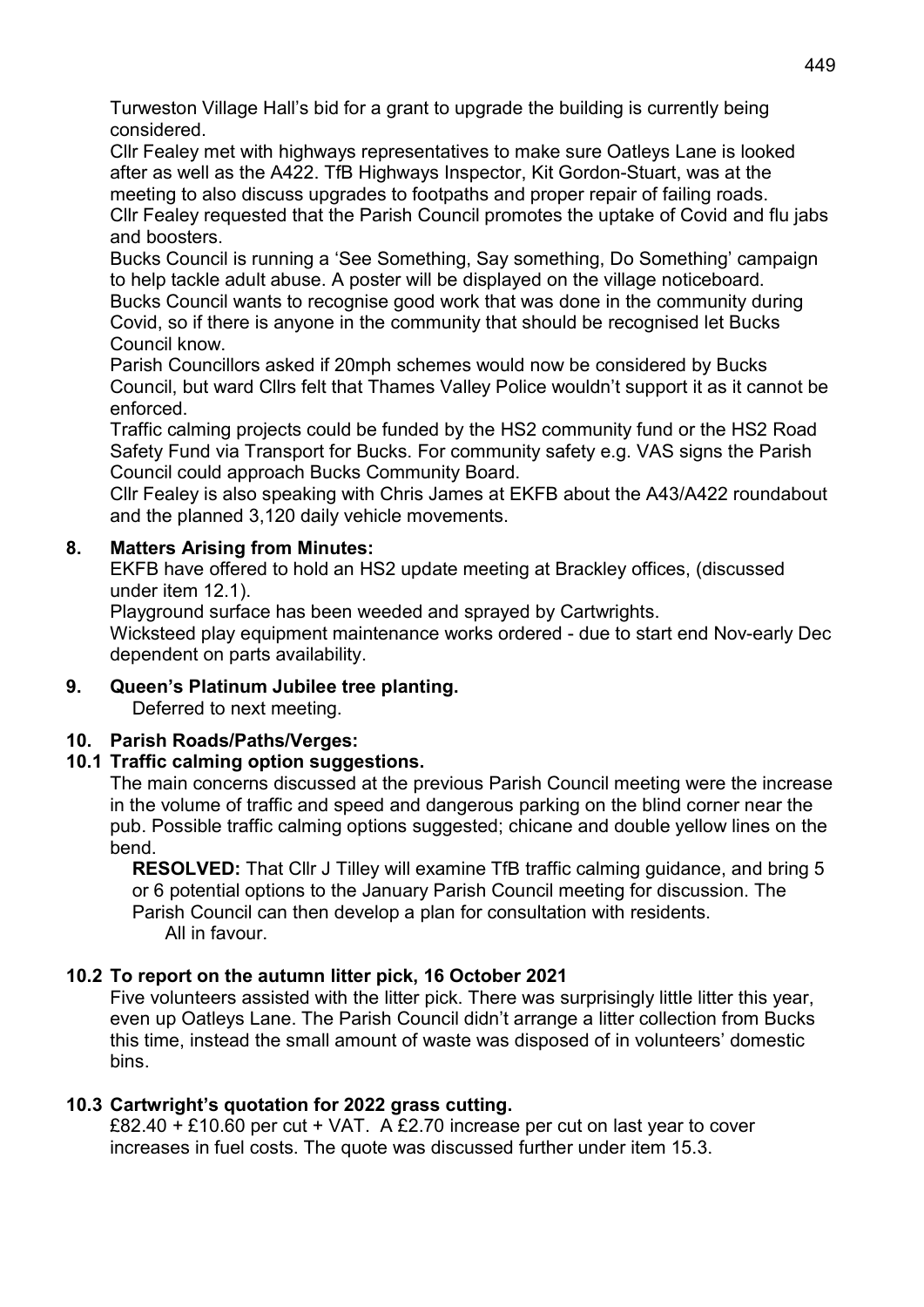# 8. Planning

#### 8.1 To report on Planning. Applications:

21/02969/APP - Lane End Stables Brackley Road Turweston Buckinghamshire Proposed permanent rural workers' dwelling. PC objects. Pending Consideration.

21/02942/ACL - Hill Top Stables Brackley Road Turweston. Application for a Lawful Development Certificate for an existing use of day room within existing stable building as unit of residential accommodation. PC has no objection. Pending Consideration.

21/0244/APP and 21/02445/ALB - The Laurels and Aviary Cottage Main Street Turweston Buckinghamshire NN13 5JU. Proposed repairs and alterations to The Laurels and Non-listed Aviary Cottage, ground floor extension at Aviary Cottage and first floor extension, with new main entrance door at The Laurels. - PC has no objection. Pending Consideration.

21/00651/APP and 21/00652/ALB -The Stratton Arms Ph Main Street Turweston Buckinghamshire NN13 5JX Change of use of vacant land at the rear of the Stratton Arms to ten motor home pitches - Pending Consideration.

 21/00192/APP - Hill Top Stables Brackley Road Turweston Buckinghamshire Variation of condition 2 (date required for the removal of the temporary Groom / Managers accommodation and ancillary Storage facilities.to be extended up until Tuesday 31 August 2021) relating to application 17/01651/APP. Awaiting Decision

20/03358/APP and 20/03359/ALB - Court Cottage and Barn Main Street Turweston Buckinghamshire NN13 5JX Court Cottage - non-structural internal alterations and general internal refurbishment, replacement windows, new retaining wall and patio to rear. Barn at Court Cottage - structural repairs to roof truss with general roof repairs. Installation of supporting structure over door heads and replacement rolled lead roof to stable

# Approved and Listed Building Consent Granted

 20/03979/APP - Land Off Chapel Lane Turweston Buckinghamshire Demolition of existing garage building and erection of two detached dwellings with access, parking and amenity space together with a replacement garage. Awaiting Decision

 21/02227/APP - Lane End Stables Brackley Road Turweston Buckinghamshire Erection of single storey buildings, partial change of use of land to equestrian and dog breeding business and other ancillary works (Retrospective). PC has no objection. Application refused.

# 12. HS2 Rail Link update:

12.1 Answers to EKFB Questions.

 Answers were not satisfactory. Cllr H Morrison has again queried rights of way issues with EKFB. As activity is building up, EKFB have proposed a meeting with the Parish Council to be held at their Brackley Offices before Christmas to update Councillors on upcoming works and issues. Clerk to arrange meeting. The contraction of the clerk

 WPD have asked for meeting with Councillors at the Playing Field to explain the release of land now undergrounding of electricity cables is complete. Councillors want to discuss access to the Scout Hut. HM to arrange meeting with John Coates. **HM** 

# 13. To report on the Playing Field:

13.1 Agree contractor and price for replacement Playing Field gates.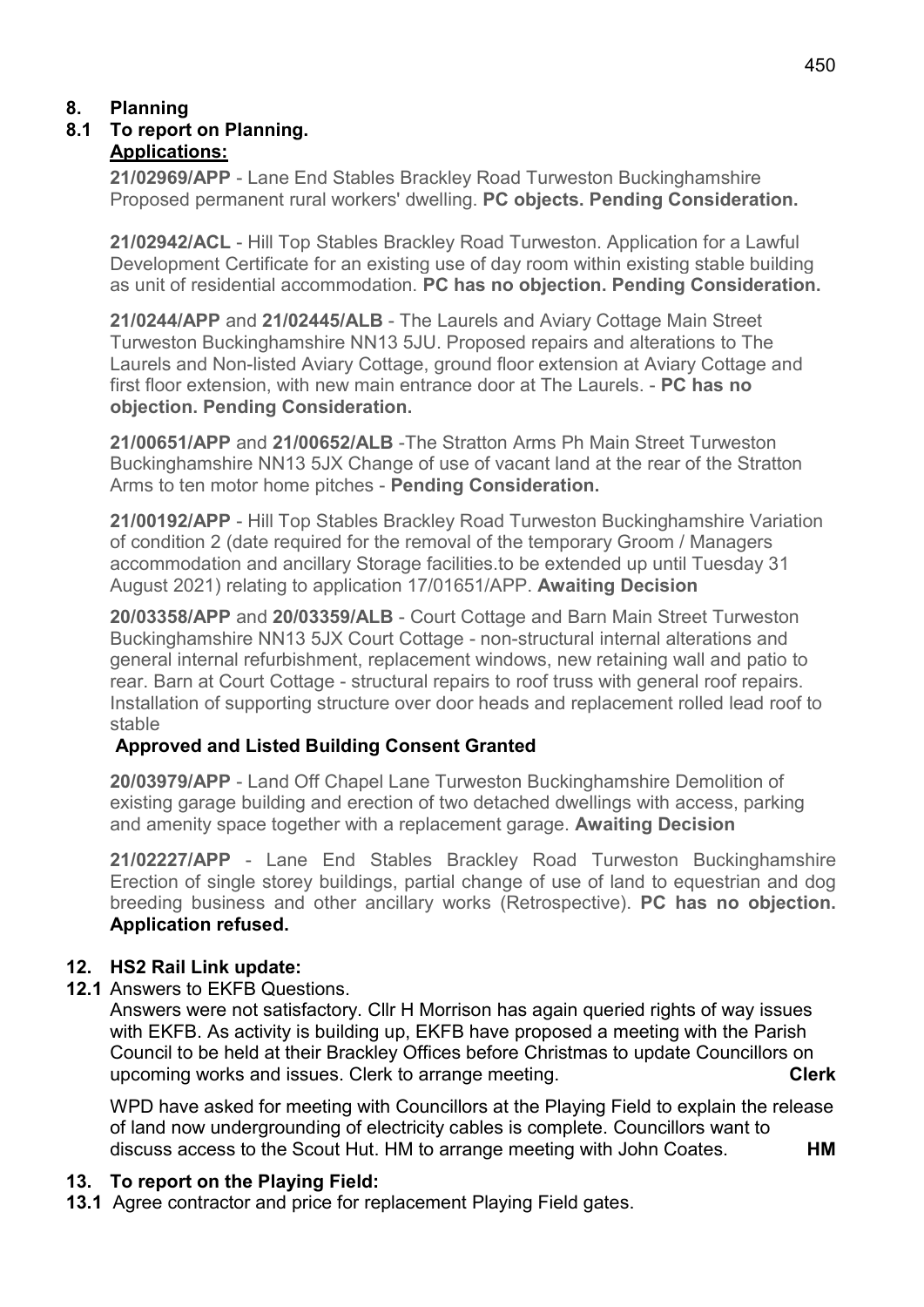RESOLVED: The Parish Council agreed to appoint Warefence to supply and fit new playing field gates, and approved Warefence's revised quote of £1,995.43 + VAT, which takes into account a soft close mechanism for the pedestrian gate.

 A sub-committee of Cllrs Kirkland and Green will hold a site meeting with the contractor to discuss final details before authorising works to go ahead.

 Councillors will also investigate possibility and obtain quote for installing a metal post to hold a new revised Playing Field Notice.

Proposed: Cllr A Kirkland Seconded: Cllr J Tilley AK will check with AG and arrange a meeting date with Rory from Warefence. AK

13.2 Discuss funding options for new gates.

RESOLVED: New gates will be purchased using HS2 compensation funds. Proposed: Cllr J Tilley Seconded: Cllr A Kirkland

13.3 Annual Safety Inspection report and actions arising.

 Most items mentioned in the report are covered by maintenance works that are due to be carried out by Wicksteed very soon. Additional items include a tree overhanging the large swings, deterioration of the wetpour, benches/bin need sanding and treating.

RESOLVED: That the report is accepted. Cllr H Morrison will investigate pruning back the tree overhanging the large swings. All in favour. **HM** 

13.4 Charity Commission annual return.

 RESOLVED: That the Charity Commission Annual return for 2020-21 will show that income and expenditure has been zero, as in previous years. Return to be completed by the Clerk.

Proposed: Cllr H Morrison, Seconded: Cllr J Tilley Clerk

- 13.5 Review findings from weekly inspections Nothing new to report.
- 14. To report on other Organisations: Nothing to report.

#### 15. To report on the Accounts:

15.1 To report on accounts to 11 November 2021 and approve payments made since previous meeting (previously circulated).

| <b>Invoices Paid:</b>                                                    | <b>Net</b> | <b>VAT</b> | <b>Gross</b> | Ch         | <b>Details</b>                |
|--------------------------------------------------------------------------|------------|------------|--------------|------------|-------------------------------|
| <b>Payments</b>                                                          |            |            |              |            |                               |
| S Hosking                                                                | 303.28     | 0.00       | 303.28       | <b>SO</b>  | Salary - September            |
| Cartwrights                                                              | 180.60     | 36.12      | 216.72       | <b>FPO</b> | <b>Grass Cutting - August</b> |
| Eon                                                                      | 79.86      | 3.99       | 83.85        | <b>FPO</b> | Electricity                   |
| <b>Howkins &amp; Harrison</b>                                            | 0.00       | 200.00     | 200.00       | <b>FPO</b> | VAT element legal fees        |
| <b>Howkins &amp; Harrison</b>                                            | 0.00       | 178.50     | 178.50       | <b>FPO</b> | VAT element legal fees        |
| <b>Turweston PCC</b>                                                     | 200.00     | 0.00       | 200.00       | Ch780      | <b>Churchyard Maintenance</b> |
| S Hosking                                                                | 303.28     | 0.00       | 303.28       | <b>SO</b>  | Salary - October              |
| Cartwrights                                                              | 90.30      | 18.06      | 108.36       | <b>SO</b>  | Grass Cutting - Sept (a)      |
| Cartwrights                                                              | 90.30      | 18.06      | 108.36       | <b>SO</b>  | Grass Cutting - Sept (b)      |
| <b>Receipts</b>                                                          |            |            |              |            |                               |
| Lloyds Bank                                                              |            |            | 0.37         |            | Interest                      |
| Lloyds Bank                                                              |            |            | 0.33         |            | Interest                      |
| $T_{\text{redu}}$ $\sim$ $\Lambda/\Omega$ of 11 Nevember 2021; CO 627 75 |            |            |              |            | D <sub>1</sub>                |

Treasurer's A/C at 11 November 2021: £8,627.75. Business Account: £41,703.82.